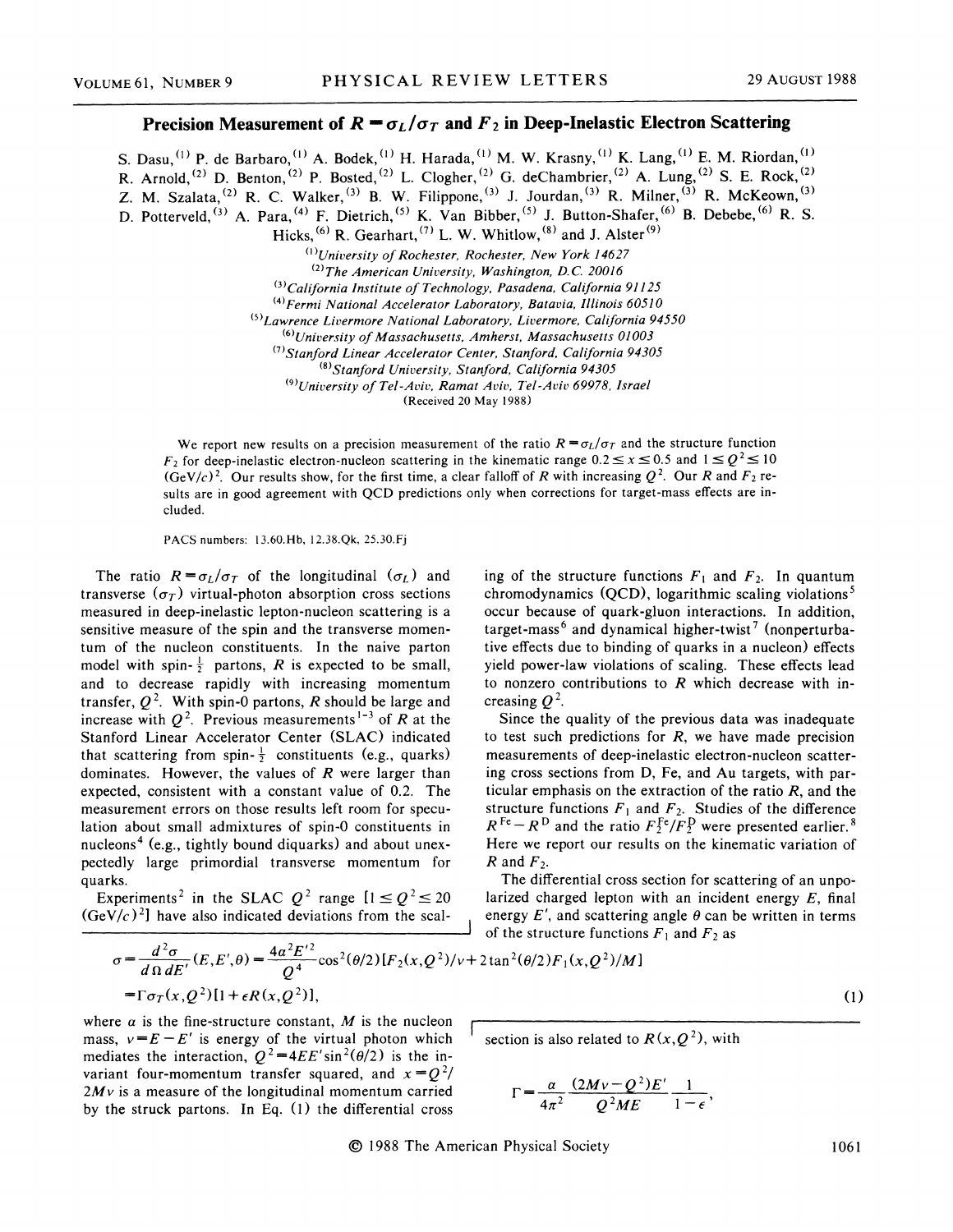and

 $\epsilon = [1 + 2(1 + v^2/Q^2)\tan^2(\theta/2)]^{-1}$ 

representing the virtual-photon flux and polarization, respectively.

The SLAC electron beams and the 8-GeV spectrometer facility<sup>2</sup> were used to measure cross sections accurate to  $\pm 1\%$  in the kinematic range  $0.2 \le x \le 0.5$  and  $1 \le Q^2 \le 10$  (GeV/c)<sup>2</sup> at up to five different values of  $\epsilon$ (with a typical range of 0.35). Extensive efforts were made in this experiment to reduce systematic errors (summarized in Table 1). Systematic effects that can vary with  $\epsilon$  are especially relevant for the measurement of *R.* Effects due to beam flux, target density, and background contamination were described earlier. 8 The spectrometer acceptance in the range  $|\Delta p/p| < 3.5\%$ ,  $|\Delta\theta|$  < 6 mrad, and  $|\Delta\phi|$  < 28 mrad, was studied as a function of angle and momentum setting. The change of acceptance with angle for the 20-cm D target was determined to be less than 0.4% with use of a Monte Carlo simulation of spectrometer optics. The momentum dependence of the acceptance  $(< 0.3\%)$ , and the absolute value of the momentum setting  $(\pm 0.05\%)$  of the spectrometer were studied with a floating-wire technique. Detailed surveys of the spectrometer, targets, and beam line were done before and after the experiment. The absolute error in spectrometer angle was  $\pm 0.003^{\circ}$ , with a  $\pm$  0.0015° uncertainty in the reproducibility. Measured elastic-peak positions<sup>9</sup> were used to determine the uncertainty in the incident energy to  $\pm 0.1\%$ .

Radiative corrections were calculated with use of the "exact" prescription of Akhundov, Bardin, and Shumeiko<sup>10</sup> (ABS) with additional "external" corrections (due to the straggling of electrons in the target material) calculated in the complete formalism of Mo and Tsai.<sup>8,11</sup> The "internal" corrections obtained with use of the ABS formalism agreed to better than 1% for each  $(x, Q^2, \epsilon)$ point with an improved version of the "exact" formalism of Mo and Tsai.<sup>12</sup> In addition, the corrections calculated

TABLE I. Typical systematic errors on  $\sigma$  and *R*.

|               |         | Error $(\pm)$ in |  |
|---------------|---------|------------------|--|
| Uncertainty   | σ       | R                |  |
| $0.003$ °     | 0.1%    | 0.005            |  |
| $0.1\%$       | 0.3%    | 0.014            |  |
| 0.3%          | 0.3%    | 0.014            |  |
| 0.2%          | 0.2%    | 0.009            |  |
| $0.1\%$       | 0.1%    | 0.005            |  |
| 0.1%          | $0.1\%$ | 0.005            |  |
| $0.1\%$       | 0.1%    | 0.005            |  |
| 0.05%         | $0.1\%$ | 0.005            |  |
| $0.002^\circ$ | $0.1\%$ | 0.005            |  |
| 0.1%          | 0.1%    | 0.005            |  |
|               | 0.5%    | 0.025            |  |
| 1.0%          | 1.0%    | 0.030            |  |
|               |         |                  |  |

with different parametrizations of structure functions agreed to better than  $\pm 0.2\%$ . The ABS approach with fits to previous SLAC data<sup>2</sup> on  $F_2$  was used for our final results, since it is based on a better theoretical formalism. This approach has also been used in recent neutrino<sup>13</sup> and muon<sup>14</sup> experiments.

The values of  $R$ ,  $F_1$ , and  $F_2$  were extracted from cross sections measured at various values of  $\epsilon$  at fixed  $(x, Q^2)$ by our making linear fits, weighted by the statistical and point-to-point systematic uncertainty, to  $\sigma/\Gamma$  vs  $\epsilon$  [see Eq. (1)]. The average  $\chi^2/N_{\text{DF}}$  for these fits is 0.7, indicating that the estimate of systematic uncertainty is conservative. *R* values are insensitive to the absolute normalization of beam flux, target length, radiative corrections, and spectrometer acceptance.

The results for *R* obtained for all  $(x, Q^2)$  points and targets are shown in Table II. Since the differences  $R^A - R^D$  are consistent with zero,<sup>8</sup> the results plotted in Fig. l represent averages over various targets at the same *x* and  $Q^2$ . Our results have small errors [see Fig. 1(a)] compared to previous SLAC experiments<sup>2,3</sup> (E49, E87, and E89) because (a) our cross sections were measured to better than  $\pm 1\%$  statistical accuracy with large  $\epsilon$  separation, (b) uncertainties in radiative corrections were reduced to the  $\pm 1\%$  level, and (c) a single spectrometer with well determined acceptance was used.

TABLE II. Values of R for each  $(x, 0^2)$  point and target are tabulated separately with statistical and systematic errors. D and Fe(2) targets are of 2.6% radiation lengths (r.l.) each, whereas Au and Fe(6) are of 6% r.l. Values of  $\chi^2$  per degree of freedom for the two-parameter fits are also shown.

|        |      | $Q^2$         | $R = \sigma_L/\sigma_T$ |       |       |       |                        |
|--------|------|---------------|-------------------------|-------|-------|-------|------------------------|
| Target | x    | $[(GeV/c)^2]$ | $\Delta \epsilon$       | Value | Stat  | Syst  | $\chi^2/N_{\text{DF}}$ |
| D      | 0.20 | 1.0           | 0.36                    | 0.348 | 0.039 | 0.040 | 1.8/3                  |
| D      | 0.20 | 1.5           | 0.32                    | 0.275 | 0.041 | 0.041 | 5.1/3                  |
| D      | 0.20 | 2.5           | 0.37                    | 0.100 | 0.047 | 0.039 | 0.1/1                  |
| D      | 0.20 | 5.0           | 0.25                    | 0.198 | 0.054 | 0.047 | 0.8/2                  |
| D      | 0.35 | 1.5           | 0.30                    | 0.296 | 0.050 | 0.046 | 0.6/3                  |
| D      | 0.35 | 2.5           | 0.36                    | 0.154 | 0.033 | 0.038 | 1.8/3                  |
| D      | 0.35 | 5.0           | 0.33                    | 0.126 | 0.037 | 0.039 | 1.0/2                  |
| D      | 0.50 | 2.5           | 0.51                    | 0.199 | 0.025 | 0.034 | 2.1/3                  |
| D      | 0.50 | 5.0           | 0.46                    | 0.104 | 0.028 | 0.036 | 1.4/2                  |
| D      | 0.50 | 7.5           | 0.37                    | 0.155 | 0.061 | 0.039 | $\cdots/0$             |
| D      | 0.50 | 10.0          | 0.35                    | 0.047 | 0.038 | 0.038 | 0.0/1                  |
| Fe(2)  | 0.20 | 1.0           | 0.36                    | 0.323 | 0.042 | 0.040 | 0.6/3                  |
| Fe(2)  | 0.50 | 2.5           | 0.51                    | 0.221 | 0.051 | 0.035 | $\cdots/0$             |
| Fe(6)  | 0.20 | 1.0           | 0.36                    | 0.270 | 0.041 | 0.038 | 5.1/3                  |
| Fe(6)  | 0.20 | 1.5           | 0.32                    | 0.147 | 0.037 | 0.038 | 1.5/3                  |
| Fe(6)  | 0.20 | 2.5           | 0.37                    | 0.247 | 0.058 | 0.040 | 1.3/1                  |
| Fe(6)  | 0.35 | 1.5           | 0.30                    | 0.344 | 0.062 | 0.046 | 3.3/3                  |
| Fe(6)  | 0.35 | 2.5           | 0.36                    | 0.255 | 0.044 | 0.038 | 3.3/3                  |
| Fe(6)  | 0.35 | 5.0           | 0.33                    | 0.150 | 0.045 | 0.040 | 0.2/2                  |
| Fe(6)  | 0.50 | 2.5           | 0.51                    | 0.220 | 0.028 | 0.034 | 2.1/3                  |
| Fe(6)  | 0.50 | 5.0           | 0.46                    | 0.080 | 0.041 | 0.035 | 0.2/2                  |
| Au     | 0.20 | 1.0           | 0.36                    | 0.322 | 0.043 | 0.041 | 0.9/3                  |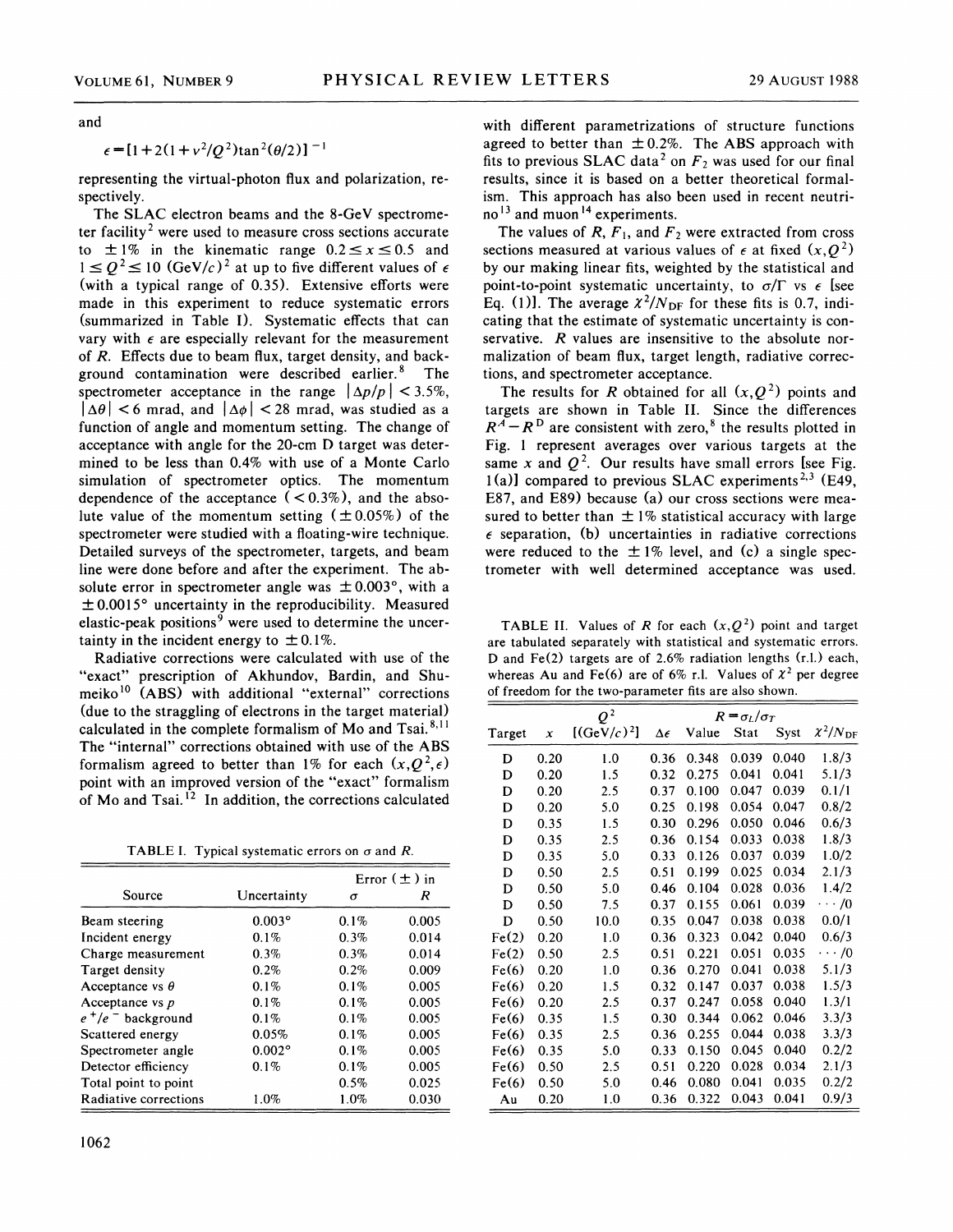

FIG. 1. The values of R at (a)  $x = 0.5$ , (b)  $x = 0.35$ , and (c)  $x = 0.2$  are plotted vs  $Q^2$ , with statistical and systematic errors added in quadrature. Predictions from perturbative QCD (quark-gluon interaction effects, the dashed curve), QCD with target-mass effects (solid curve), Ekelin and Fredriksson diquark model (dot-dashed curve), and earlier data from experiments E87 and E89 at SLAC, and CDHS (v-Fe), and BCDMS  $(\mu$ -C/H) at CERN are also plotted.

Our results at  $x = 0.2$ , 0.35, and 0.5 show a clear falloff of *R* with increasing  $Q^2$ . The agreement with a constant value of  $R=0.2$  is poor  $(\chi^2/N_{\text{DF}}=34/10)$ . The high- $Q^2$ results from the CERN-Dortmund-Heidelberg-Saclay<sup>13</sup> (CDHS) and Bologna-CERN-Dubna-Munich-Saclay <sup>14</sup> (BCDMS) collaborations for v-Fe and  $\mu$ -C/H scattering, respectively, are also plotted. These results reinforce the conclusion that *R* decreases with increasing  $Q^2$ . Our results at all  $Q^2$  show only a weak x dependence in the range  $0.2 \le x \le 0.5$ .

The values of  $F_2^D$  obtained from the fits to  $\sigma/\Gamma$  vs  $\epsilon$  are plotted against  $Q^2$  at various x in Fig. 2. These results are preliminary because studies of the absolute normalization (presently known to  $\pm 3\%$ ) are not complete. A weak  $Q^2$  dependence is evident. Earlier SLAC data<sup>2</sup> are shown for comparison. Note that these early data were radiatively corrected with use of the peaking approximation calculations. Detailed studies of  $F_2$  from all SLAC experiments with our improved radiative corrections and parametrization of  $R$  will be reported in a future communication.

In perturbative QCD (to the order  $\alpha_s$ ) hard gluon bremsstrahlung from quarks and photon-gluon interaction effects yield contributions to the lepton-nucleon scattering cross section.<sup>5</sup> The leading  $Q^2$  dependence of the structure functions is in  $\alpha_s$ , and is therefore logarithmic in  $Q^2$ . The new *R* data (see Fig. 1) are not in agreement with these calculations<sup>15</sup> ( $\chi^2/N_{\text{DF}} = 98/10$ ). The



FIG. 2. The values of  $F_2^D$  extracted from our data at  $x = 0.2$ , 0.35, and 0.5 are plotted vs  $Q^2$ . Only statistical and point-topoint systematic errors are shown. There is an additional normalization error of  $\pm 3\%$ . The QCD structure function (dashed curve), and the prediction for  $F_2$  including the targetmass effects (solid curve) are also plotted. Data from SLAC experiment E87 are also plotted at  $x = 0.5$  for comparison.

scaling violations in  $F_2$  (see Fig. 2) are also not described very well by these QCD interaction effects alone. QCD calculations are not too sensitive to the value of  $\Lambda$ used  $(\Lambda = 200 \text{ MeV})$ . Target-mass effects<sup>6</sup> introduce terms proportional to  $M^2/Q^2$  and give large contributions to R and  $F_2$  at small  $Q^2$  and large x. Our data for R and  $F_2$  are in good agreement  $(\chi^2/N_{\text{DF}}=10/10)$  with theory when target-mass effects by Georgi and Politzer<sup>6</sup> (GP) are added to perturbative QCD. The variation of *R* with *x* in the range  $0.2 \le x \le 0.5$  is weak, in agreement with these predictions. However, the controversy about possible inconsistencies<sup>7,16</sup> in the original  $\overrightarrow{GP}$ target-mass-effect calculations<sup>6</sup> is yet to be resolved unambiguously.<sup>17</sup> The QCD interactions and targetmass and higher-twist effects can be thought of as giving transverse momentum  $(k_T)$  to the quarks. In the naive parton model  $R = 4\langle k_T^2 \rangle / Q^2$ , and the data indicate a  $\langle k_T^2 \rangle$ value of 0.10  $(GeV/c)^2 (x^2/N_{DF} = 18/10)$ .

Several authors have speculated<sup>4</sup> that two of the valence quarks in a nucleon may form a tightly bound spin-0 diquark. The spin-0 diquarks are predicted to give large contributions to R at large x and low  $Q^2$ . Our highest  $x$  (=0.5) results for *R* do not favor this possibility. QCD with target-mass effects appears to account for all the  $Q^2$  dependence of R, and therefore speculations<sup>7</sup> that dynamical higher-twist contributions to *R* (for  $x \le 0.5$  are large are not supported by our data.

An empirical parametrization of the perturbative QCD calculations of R, with an additional  $1/Q^2$  term fitted to our data, is given by

$$
R(x,Q^{2}) = \left[ \frac{\alpha(1-x)^{\beta}}{\ln(Q^{2}/\Lambda^{2})} + \frac{\gamma(1-x)^{\delta}}{Q^{2}} \right],
$$